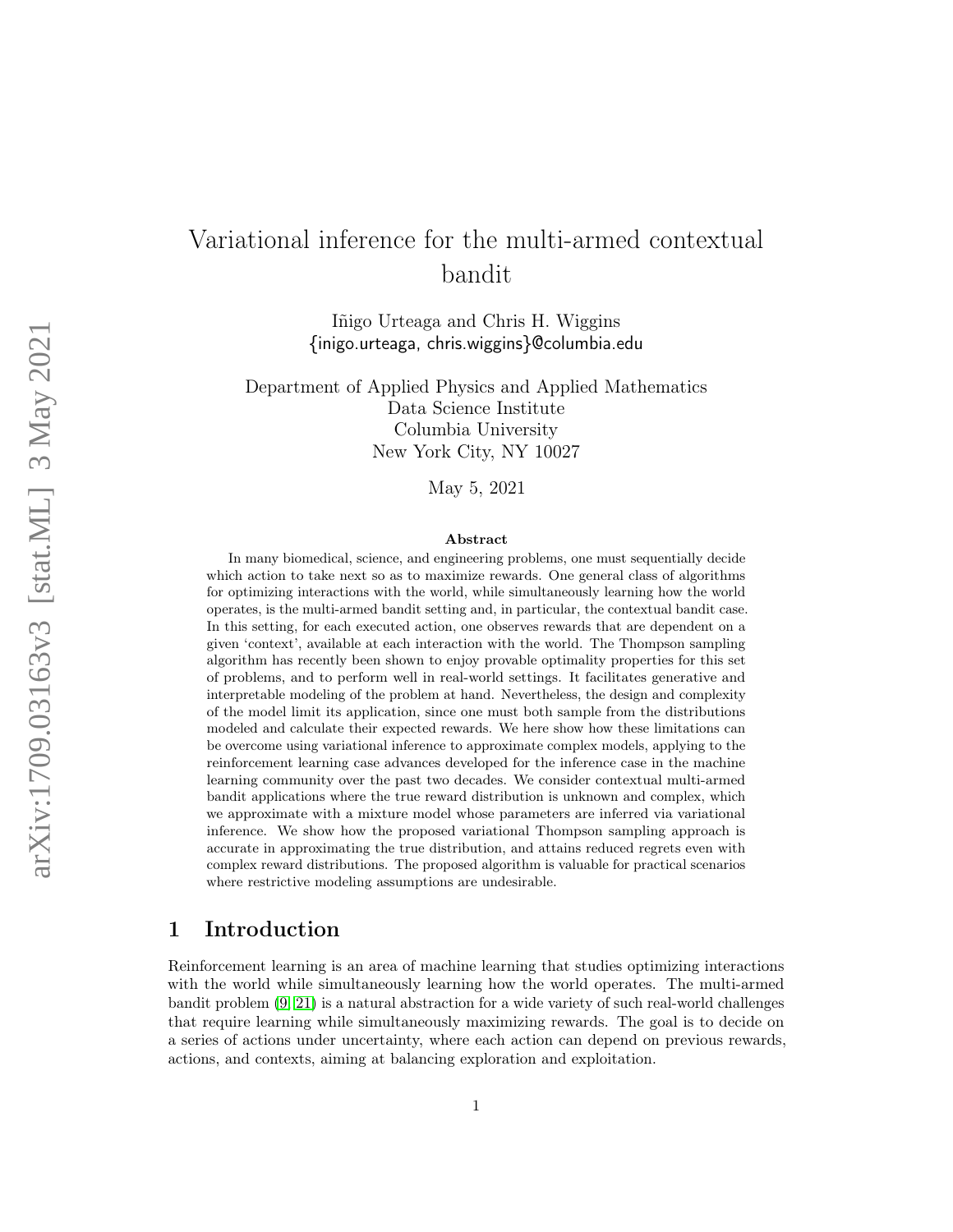The name "bandit" finds its origin in the playing strategy one must devise when facing a row of slot machines (i.e., which arms to play). The setting is more formally referred to as the theory of sequential decision processes. Its foundations in the field of statistics began with the work by Thompson [\(22,](#page-13-1) [23\)](#page-13-2) and continued with the contributions by Robbins [\(16\)](#page-12-1). Interest in sequential decision making has recently intensified in both academic and industrial communities. The publication of separate works by Chapelle and Li [\(7\)](#page-12-2), and Scott [\(20\)](#page-12-3) have shown its impact in the online content management industry. This renaissance period of the multi-armed bandit problem has both a practical aspect [\(11\)](#page-12-4) and a theoretical one as well [\(1,](#page-11-0) [13,](#page-12-5) [19\)](#page-12-6).

Interestingly, most of these works have orbited around one of the oldest heuristics that address the exploration-exploitation tradeoff, i.e., Thompson sampling. It has been empirically proven to perform satisfactorily, and to enjoy provable optimality properties, both for problems with and without context [\(1,](#page-11-0) [2,](#page-11-1) [3,](#page-11-2) [10,](#page-12-7) [17,](#page-12-8) [18\)](#page-12-9).

In this work, we are interested in extending and improving Thompson sampling. In its standard form, it is applicable to restricted models of the world, as one needs to sample from the corresponding parameter posteriors and compute their expected rewards: see [\(19\)](#page-12-6) for details. The issue is that, for many problems of practical interest, one has partial (or no) knowledge about the ground truth, and the available models might be misspecified.

We aim at extending Thompson sampling to allow for more complex and flexible reward distributions. We target a richer class of bandits than in the most recent literature, where the posterior is usually assumed to be from the exponential family of distributions [\(10\)](#page-12-7).

We model the convoluted relationship between the observed variables (rewards), and the unknown parameters governing the underlying process by mixture models, a large hypothesis space which for many components can accurately approximate any continuous reward distribution. The main challenge is how to learn such a mixture distribution within the contextual multi-armed bandit setting.

To that end, we leverage the advances developed for statistical inference in the last decades, and propose a variational approximation to the underlying true distribution of the environment with which one interacts. Variational inference is a principled framework, with roots in statistical physics and widely applied in the machine learning community [\(5\)](#page-11-3).

Approximation of Bayesian models by variational inference has already attracted interest within the reinforcement learning community, e.g., to learn a probability distribution on the weights of a neural network [\(6\)](#page-11-4). Thompson sampling has also been applied in the context of deep Q-networks, e.g., [\(12\)](#page-12-10) and [\(15\)](#page-12-11). Nevertheless, our focus here is (a) not on Q-learning but on bandit problems, and (b), the variational inference is for a hierarchical Bayesian mixture model approximation to the true reward distribution. We show that variational inference allows for Thompson sampling to be applicable for complex reward models.

Our contribution is unique to the contextual multi-armed bandit setting in that (a) we approximate unknown bandit reward functions with Gaussian mixture models, and (b) we provide variational mean-field parameter updates for the distribution that minimizes its divergence (in the Kullback-Leibler sense) to the mixture model reward approximation.

The proposed method autonomously learns, in the contextual bandit setting, the variational parameters of the mixture model that best approximates the true underlying reward distribution. It attains reduced cumulative regrets when operating under complex reward models, and is valuable when restrictive modeling assumptions are undesirable. To the best of our knowledge, no other work uses variational inference to address the contextual multi-armed bandit setting.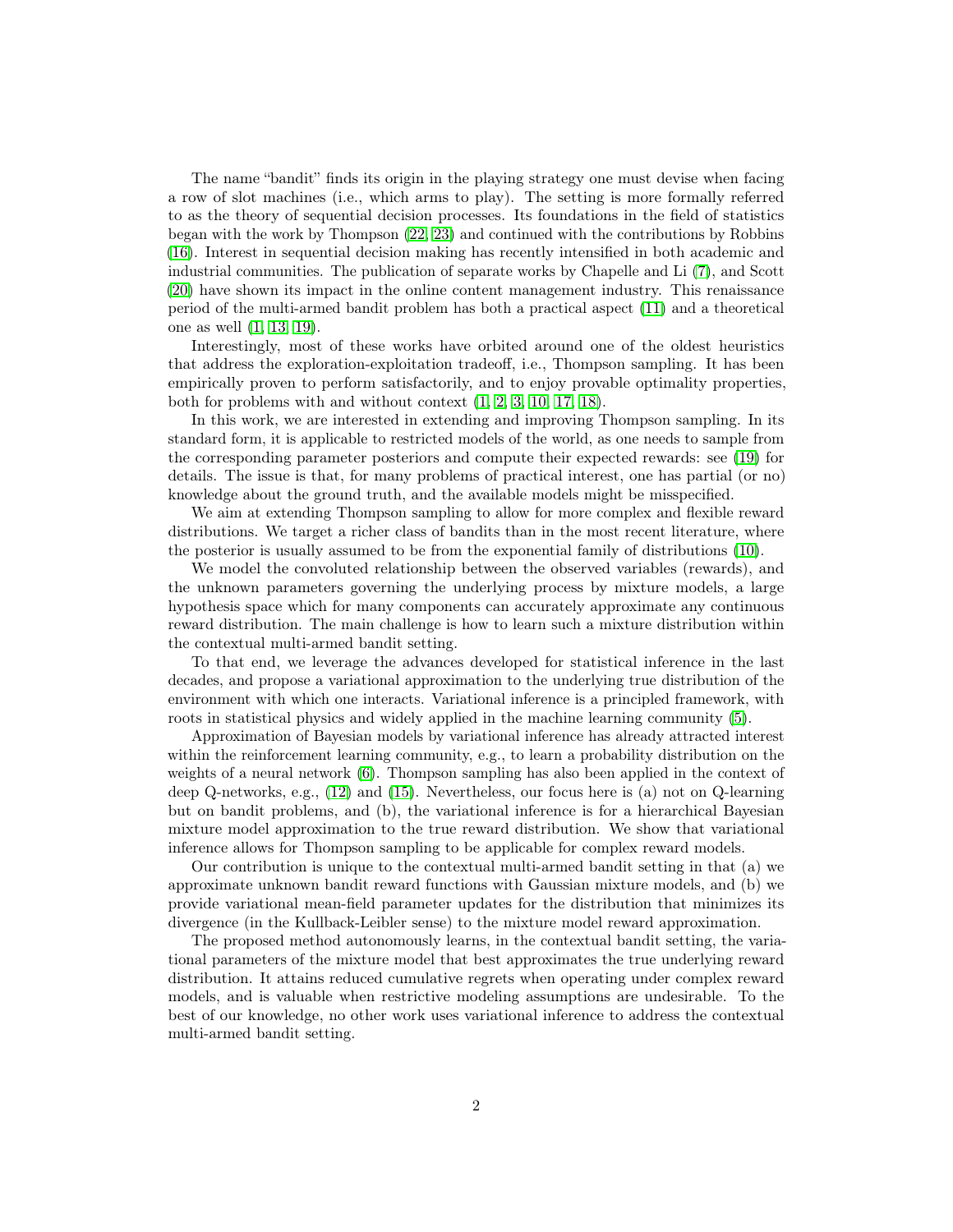We formally introduce the contextual multi-armed bandit problem in Section [2,](#page-2-0) before providing a description of our proposed variational Thompson sampling method in Section [3.](#page-3-0) We evaluate its performance in Section [4,](#page-8-0) and we conclude with final remarks in Section [5.](#page-11-5)

# <span id="page-2-0"></span>2 Problem formulation

The contextual multi-armed bandit problem is formulated as follows. Let  $a \in \{1, \dots, A\}$ be any possible action to take (arms in the bandit), and  $f_a(y|x, \theta)$  the stochastic reward distribution of each arm, dependent on its intrinsic properties (i.e., parameters  $\theta$ ) and context  $x \in \mathbb{R}^d$ . For every time instant t, the observed reward  $y_t$  is independently drawn from the reward distribution corresponding to the played arm, parameterized by  $\theta$  and the applicable context; i.e.,  $y_t \sim f_a(y|x_t, \theta)$ . We denote a set of given contexts, played arms, and observed rewards up to time instant t as  $x_{1:t} \equiv (x_1, \dots, x_t)$ ,  $a_{1:t} \equiv (a_1, \dots, a_t)$  and  $y_{1:t} \equiv (y_1, \dots, y_t)$ , respectively.

In the contextual multi-armed bandit setting, one must decide which arm to play next (i.e., pick  $a_{t+1}$ ), based on the context  $x_{t+1}$ , and previously observed rewards  $y_{1:t}$ , played arms  $a_{1:t}$ , and contexts  $x_{1:t}$ . The goal is to maximize the expected (cumulative) reward. We denote each arm's expected reward as  $\mu_a(x, \theta) = \mathbb{E}_a\{y|x, \theta\}.$ 

When the properties of the arms (i.e., their parameters) are known, one can readily determine the optimal selection policy as soon as the context is given, i.e.,

$$
a^*(x,\theta) = \underset{a}{\operatorname{argmax}} \,\mu_a(x,\theta) \,. \tag{1}
$$

The challenge in the contextual multi-armed bandit problem is raised when there is a lack of knowledge about the model. The issue amounts to the need to learn about the key properties of the environment (i.e., the reward distribution), as one interacts with the world (i.e., takes actions sequentially).

Amongst the many alternatives to address this class of problems, the randomized probability matching is particularly appealing. In its simplest form, known as Thompson sampling, it has been shown to perform empirically well [\(7,](#page-12-2) [20\)](#page-12-3) and has sound theoretical bounds, for both contextual and context-free problems  $(1, 2, 3)$  $(1, 2, 3)$  $(1, 2, 3)$  $(1, 2, 3)$  $(1, 2, 3)$ . It plays each arm in proportion to its probability of being optimal, i.e.,

$$
a_{t+1} \sim \Pr\left[a = a_{t+1}^* | a_{1:t}, x_{1:t+1}, y_{1:t}, \theta\right] \tag{2}
$$

If the parameters of the model are known, the above expression becomes deterministic, as one always picks the arm with the maximum expected reward

$$
\Pr\left[a=a_{t+1}^*|a_{1:t}, x_{1:t+1}, y_{1:t}, \theta\right] = \Pr\left[a=a_{t+1}^*|x_{t+1}, \theta\right] = I_a(x_{t+1}, \theta),\tag{3}
$$

where we define the indicator function  $I_a(\cdot)$  as

$$
I_a(x,\theta) = \begin{cases} 1, \ \mu_a(x,\theta) = \max\{\mu_1(x,\theta), \cdots, \mu_A(x,\theta)\}, \\ 0, \ \text{otherwise} \end{cases}
$$
 (4)

In practice, since the parameters of the model are unknown, one needs to explore ways of computing the probability of each arm being optimal. If the parameters are modeled as a set of random variables, then the uncertainty over the parameters can be accounted for.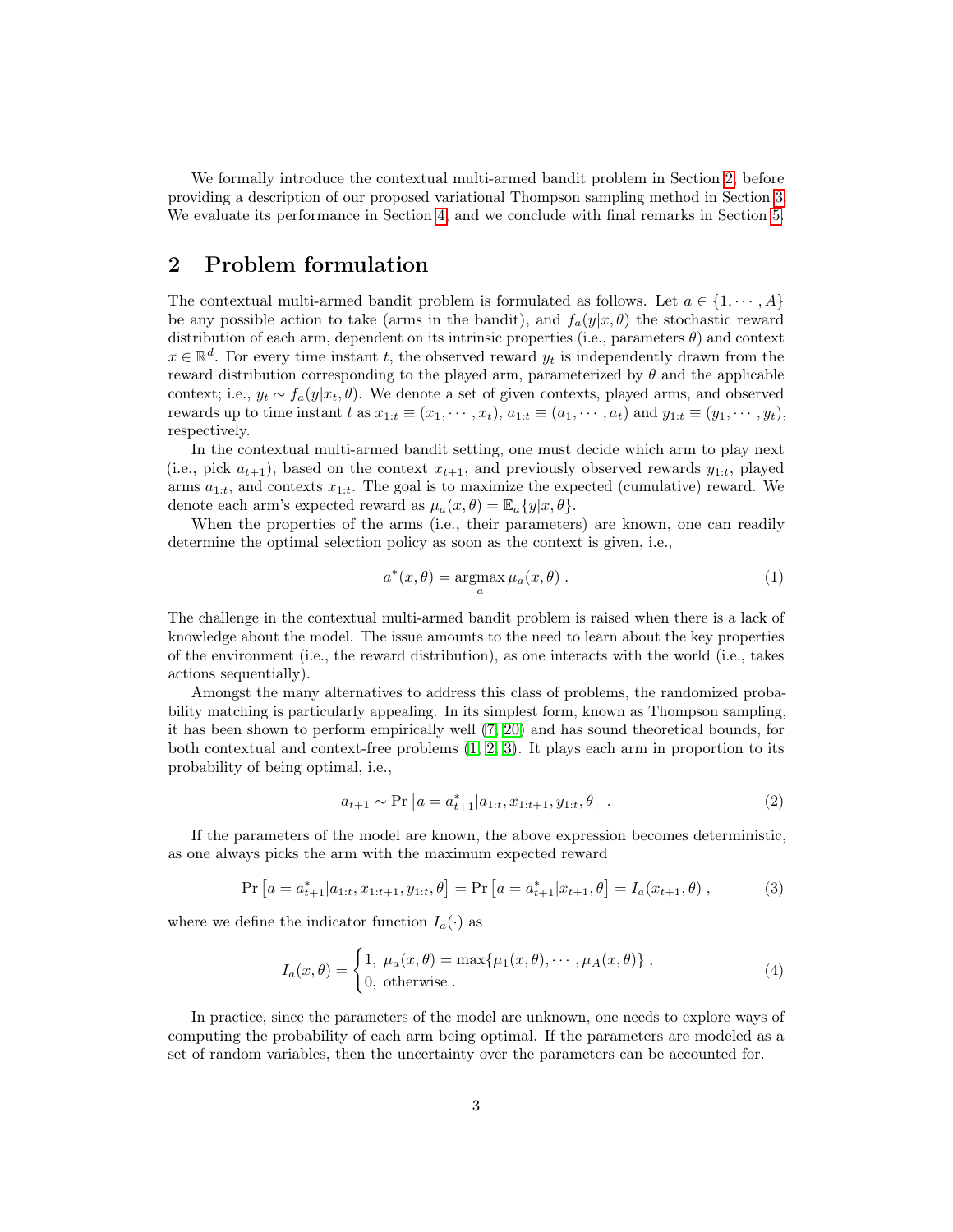Specifically, we marginalize over the posterior probability distribution of the parameters after observing rewards and actions up to time instant  $t$ , i.e.,

<span id="page-3-1"></span>
$$
\Pr\left[a=a_{t+1}^{*}|a_{1:t},x_{1:t+1},y_{1:t}\right] = \int f(a|a_{1:t},x_{1:t+1},y_{1:t},\theta)f(\theta|a_{1:t},x_{1:t},y_{1:t})d\theta
$$
\n
$$
= \int I_{a}(x_{t+1},\theta)f(\theta|a_{1:t},x_{1:t},y_{1:t})d\theta.
$$
\n(5)

In a Bayesian setting, if the reward distribution is known, one would assign a prior over the parameters to compute the corresponding posterior  $f(\theta|a_{1:t}, x_{1:t}, y_{1:t})$ . The analytical solution to such posterior is available for a well known set of distributions [\(4\)](#page-11-6). Nevertheless, when reward distributions beyond simple well known cases (e.g., Bernoulli, Gaussian, etc.) are considered, one must resort to approximations of the posterior.

In this work, we leverage variational inference to approximate such posteriors, which was founded within the discipline of statistical physics and has flourished over the past several decades in the machine learning community.

# <span id="page-3-0"></span>3 Proposed method

The learning process in the multi-armed bandit, as explained in the formulation of Section [2,](#page-2-0) requires updating the posterior of the reward model parameters at every time instant. For computation of  $f(\theta|a_{1:t}, x_{1:t}, y_{1:t})$  in Eqn. [\(5\)](#page-3-1), knowledge of the reward distribution is instrumental. Typically, bandit algorithms are applied to simple distributions for which sampling and calculating expectations are feasible (e.g., the exponential family [\(10\)](#page-12-7)).

In this work, we study finite mixture models as reward functions of the multi-armed bandit. Mixture models allow for the statistical modeling of a wide variety of stochastic phenomena; e.g., Gaussian mixture models can approximate arbitrarily well any continuous distribution and thus, provide a useful parametric framework to model unknown distributional shapes [\(14\)](#page-12-12). This flexibility comes at a cost, as learning the parameters of the mixture distribution becomes a challenge.

We here use and empirically validate variational inference to approximate underlying Gaussian mixture models in the contextual bandit case.

For the rest of the paper, we consider a mixture of K Gaussian distributions per arm  $a \in \{1, \dots, A\}$ , where each of the Gaussians is linearly dependent on the shared context. Formally,

<span id="page-3-2"></span>
$$
f_a(y|x, \pi_{a,k}, w_{a,k}, \sigma_{a,k}^2) = \sum_{k=1}^K \pi_{a,k} \mathcal{N}(y|x^{\top}w_{a,k}, \sigma_{a,k}^2) ,
$$
 (6)

with per-arm mixture weights  $\pi_{a,k} \in [0,1], \sum_{k=1}^{K} \pi_{a,k} = 1$  and Gaussian sufficient statistics,  $w_{a,k} \in \mathbb{R}^d$  and  $\sigma_{a,k}^2 \in \mathbb{R}^+$ .

For our analysis, we incorporate an auxiliary mixture indicator variable  $z_a$ . These are 1-of-K encoded vectors, where  $z_{a,k} = 1$ , if mixture k is active;  $z_{a,k} = 0$ , otherwise.

One can now rewrite Eqn. [\(6\)](#page-3-2) as

$$
f_a(y|x, z_a, w_{a,k}, \sigma_{a,k}^2) = \prod_{k=1}^K \mathcal{N}(y|x^\top w_{a,k}, \sigma_{a,k}^2)^{z_{a,k}}, \qquad (7)
$$

where  $z_a \sim$  Cat  $(\pi_a)$ .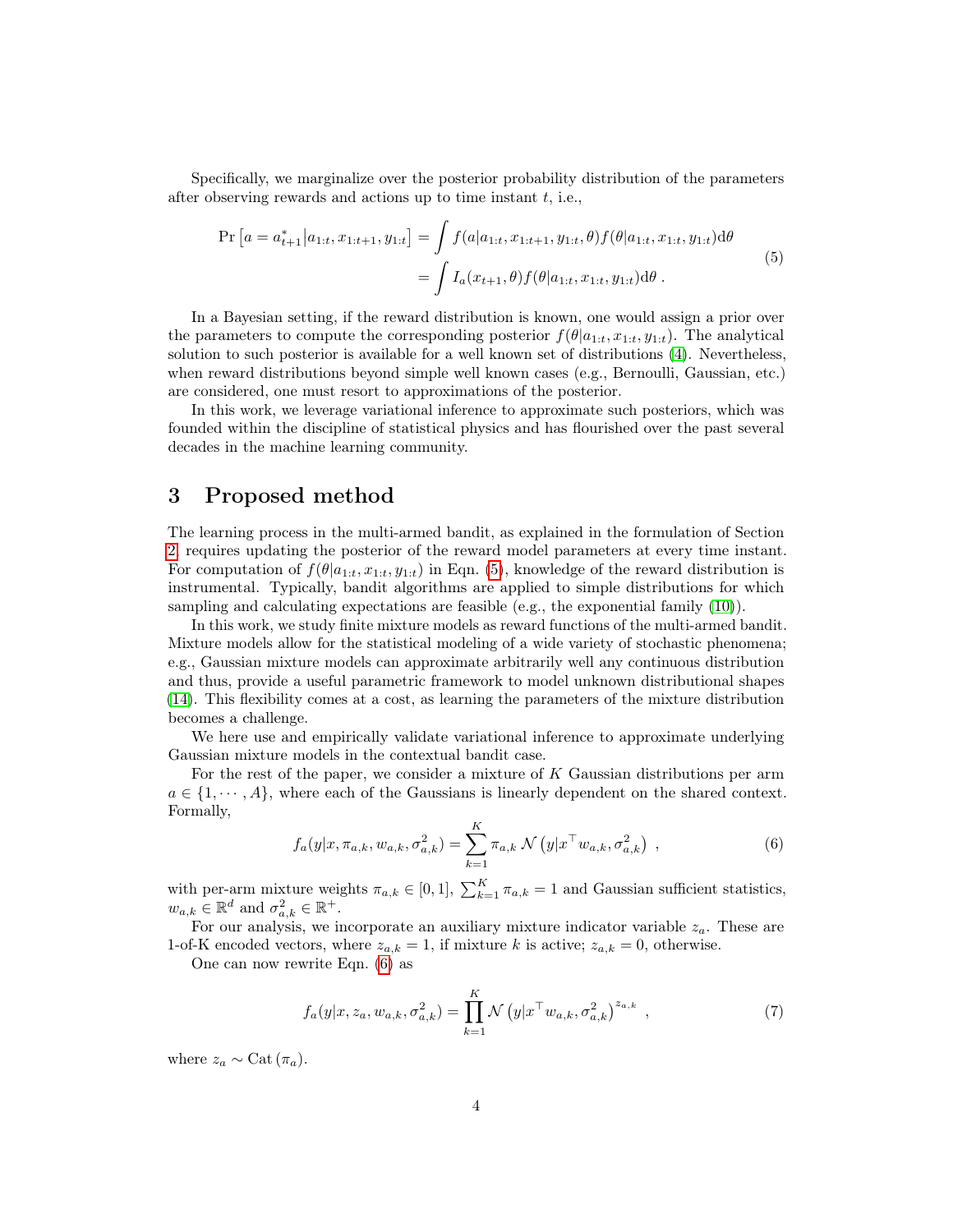<span id="page-4-0"></span>We consider conjugate priors for the unknown parameters of the mixture distribution

$$
f(\pi_a|\gamma_{a,0}) = \text{Dir} (\pi_a|\gamma_{a,0}),
$$
  
\n
$$
f(w_{a,k}, \sigma_{a,k}^2 | u_{a,k,0}, V_{a,k,0}, \alpha_{a,k,0}, \beta_{a,k,0}) = \text{NIG}(w_{a,k}, \sigma_{a,k}^2 | u_{a,k,0}, V_{a,k,0}, \alpha_{a,k,0}, \beta_{a,k,0})
$$
  
\n
$$
= \mathcal{N}(w_{a,k}|u_{a,k,0}, \sigma_{a,k}^2 V_{a,k,0}) \Gamma^{-1}(\sigma_{a,k}^2 | \alpha_{a,k,0}, \beta_{a,k,0}).
$$
\n(8)

Given a set of contexts  $x_{1:t}$ , played arms  $a_{1:t}$ , mixture assignments  $z_{a,1:t}$ , and observed rewards  $y_{1:t}$ , the joint distribution of the model follows

$$
f(y_{1:t}, z_{a,1:t}, w_{a,k}, \sigma_{a,k}^2 | a_{1:t}, x_{1:t}) = f(y_{1:t} | a_{1:t}, x_{1:t}, z_{a,1:t}, w_{a,k}, \sigma_{a,k}^2) \cdot f(z_{a,1:t} | \pi_a) \cdot f(\pi_a | \gamma_{a,0}) \cdot f(w_{a,k}, \sigma_{a,k}^2 | u_{a,k,0}, V_{a,k,0}, \alpha_{a,k,0}, \beta_{a,k,0}),
$$
(9)

with

$$
f(y_{1:t}|a_{1:t}, x_{1:t}, z_{a,1:t}, w_{a,k}, \sigma_{a,k}^2) = \prod_t \prod_k \mathcal{N}\left(y_t|x_t^\top w_{a,k}, \sigma_{a,k}^2\right)^{z_{a,k,t}},
$$

$$
f(z_{1:t}|a_{1:t}, \pi_a) = \prod_t \prod_k \pi_{a,k}^{z_{a,k,t}},
$$
(10)

and parameter priors as in Eqn. [\(8\)](#page-4-0).

#### <span id="page-4-2"></span>3.1 Variational parameter inference

For the model as described above, the true joint posterior distribution is intractable. Under the variational framework, we consider instead a restricted family of distributions, and find the one that is a locally optimal approximation to the full posterior.

We do so by minimizing the Kullback-Leibler divergence between the true distribution  $f(\cdot)$ , and our approximating distribution  $g(\cdot)$ . We here consider a set of parameterized distributions with the following mean-field factorization over the variables of interest

<span id="page-4-1"></span>
$$
q(Z, \pi, w, \sigma^2) = q(Z) \prod_{a=1}^{A} q(\pi_a) \prod_{k=1}^{K} q(w_{a,k}, \sigma^2_{a,k}), \qquad (11)
$$

where we introduce notation  $Z = \{z_{a,k,t}\}, \forall a, k, t$ , for all latent variables; and similarly  $\pi = {\pi_{a,k}}$ ,  $\forall a, k; w = {w_{a,k}}$ ,  $\forall a, k;$  and  $\sigma^2 = {\sigma_{a,k}^2}$ ,  $\forall a, k;$  for parameters. We illustrate the graphical model of the true and the variational bandit distributions in Fig. [1.](#page-5-0)

We place no restriction on the functional form of each distributional factor, and we seek to optimize the Kullback-Leibler divergence between this and the true distribution.

The optimal solution for each variational factor in the distribution in Eqn. [\(11\)](#page-4-1) is obtained by computing the expectation of the log-joint true distribution with respect to the rest of the variational factor distributions, as explained in [\(5\)](#page-11-3).

In our setting, we compute

$$
\ln q(Z) = \mathbb{E} \{ \ln \left[ f(y_{1:t}, Z, w, \sigma | a_{1:t}, x_{1:t}) \right] \}_{\pi, w, \sigma} + c ,
$$
  
\n
$$
\ln q(\pi_a) = \mathbb{E} \{ \ln \left[ f(y_{1:t}, Z, w, \sigma | a_{1:t}, x_{1:t}) \right] \}_{Z, w, \sigma} + c ,
$$
  
\n
$$
\ln q(w_{a,k}, \sigma_{a,k}^2) = \mathbb{E} \{ \ln \left[ f(y_{1:t}, Z, w, \sigma | a_{1:t}, x_{1:t}) \right] \}_{Z, \pi} + c .
$$
\n(12)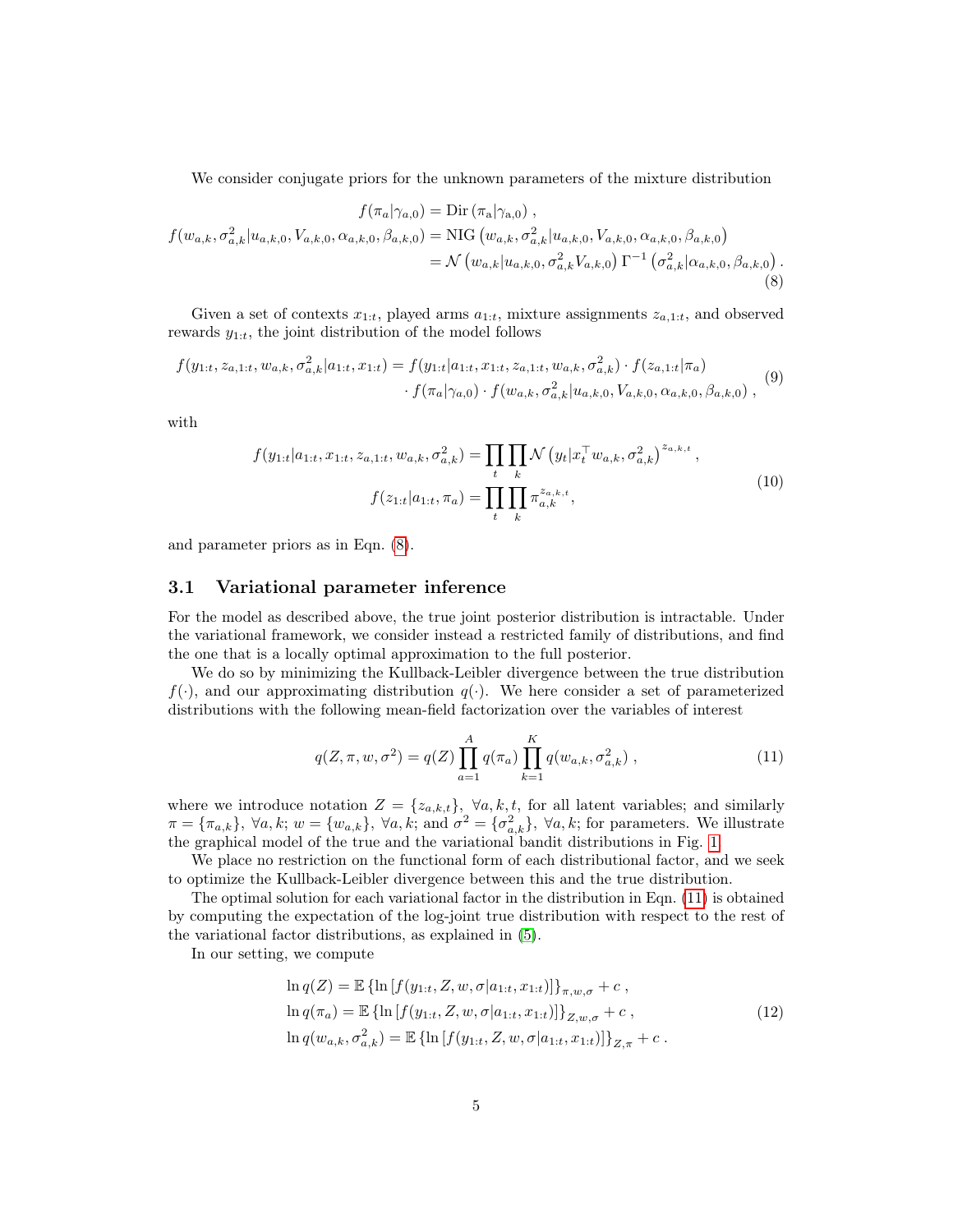<span id="page-5-0"></span>

(a) True contextual bandit distribution. (b) Variational contextual bandit distribution.

Figure 1: Graphical models of the bandit distribution.

The resulting solution to the variational parameters that minimize the divergence iterates over the following two steps:

1. Given the current variational parameters, compute the responsibilities

$$
\log(r_{a,k,t}) = -\frac{1}{2} \left[ \ln\left(\tilde{\beta}_{a,k}\right) - \psi\left(\tilde{\alpha}_{a,k}\right) \right] - \frac{1}{2} \left[ x_t^\top \tilde{V}_{a,k} x_t + (y_t - x_t^\top \tilde{u}_{a,k})^2 \frac{\tilde{\alpha}_{a,k}}{\tilde{\beta}_{a,k}} \right] + \left[ \psi(\tilde{\gamma}_{a,k}) - \psi\left(\sum_{k=1}^K \tilde{\gamma}_{a,k}\right) \right] + c \,, \tag{13}
$$

with  $\sum_{k=1}^{K} r_{a,k,t} = 1$ . These responsibilities correspond to the expected value of assignments, i.e.,  $r_{a,k,t} = \mathbb{E} \{z_{a,k,t}\}_Z$ .

2. Given the current responsibilities, we define  $R_{a,k} \in \mathbb{R}^{t \times t}$  as a sparse diagonal matrix with diagonal elements  $[R_{a,k}]_{t,t'} = r_{a,k,t} \cdot \mathbb{1}[a_t = a]$ , and update the variational parameters

$$
\widetilde{\gamma}_{a,k} = \gamma_{a,0} + \text{tr}\{R_{a,k}\},
$$
\n
$$
\widetilde{V}_{a,k}^{-1} = x_{1:t}R_{a,k}x_{1:t}^{\top} + V_{a,k,0}^{-1},
$$
\n
$$
\widetilde{u}_{a,k} = \widetilde{V}_{a,k}\left(x_{1:t}R_{a,k}y_{1:t} + V_{a,k,0}^{-1}u_{a,k,0}\right),
$$
\n
$$
\widetilde{\alpha}_{a,k} = \alpha_{a,k,0} + \frac{1}{2}\text{tr}\{R_{a,k}\},
$$
\n
$$
\widetilde{\beta}_{a,k} = \beta_{a,k,0} + \frac{1}{2}\left(y_{1:t}^{\top}R_{a,k}y_{1:t}\right) + \frac{1}{2}\left(u_{a,k,0}^{\top}V_{a,k,0}^{-1}u_{a,k,0} - \widetilde{u}_{a,k}^{\top}\widetilde{V}_{a,k}^{-1}\widetilde{u}_{a,k}\right).
$$
\n(14)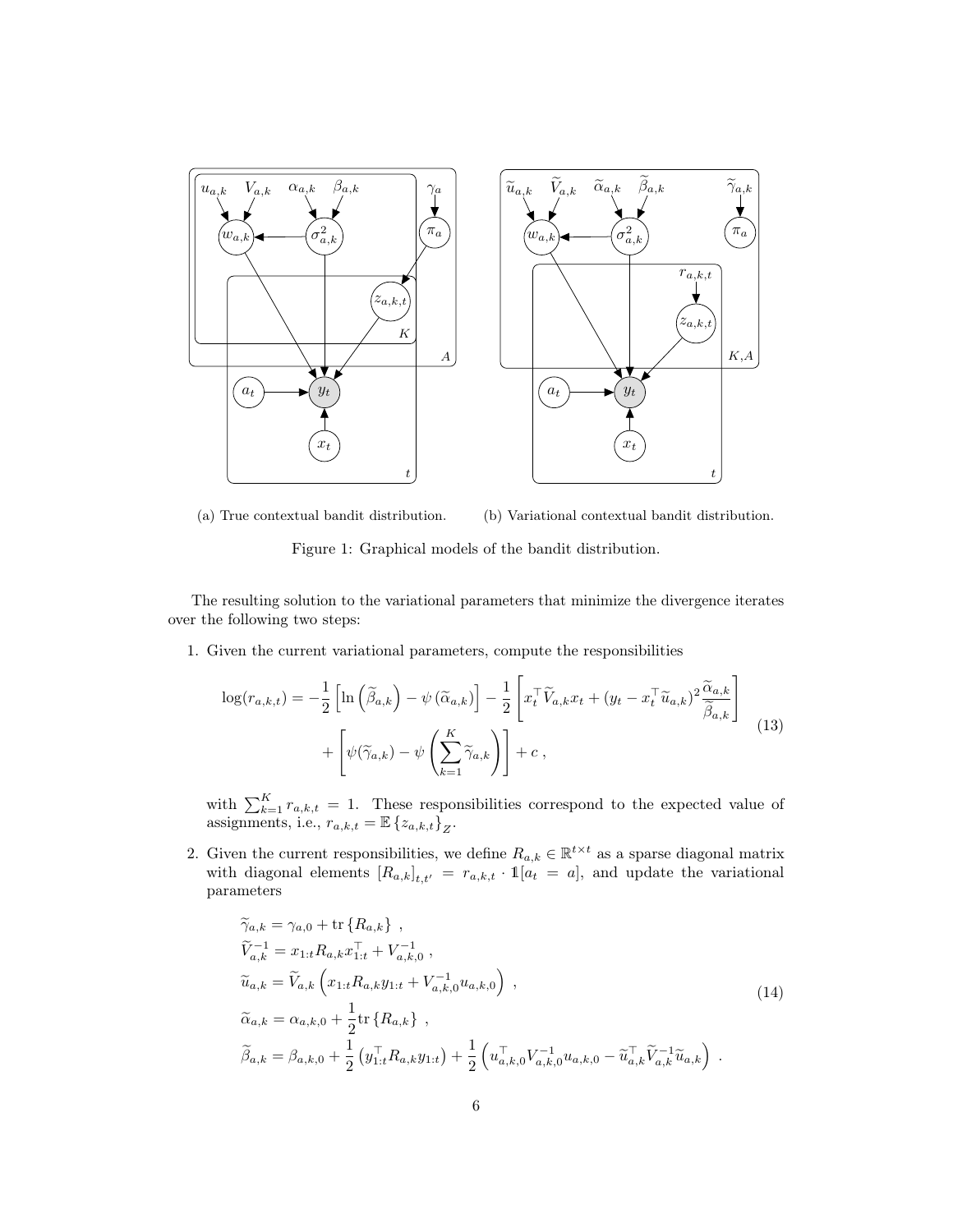Note that, for simplicity, we have considered the same number of mixtures per arm  $K$ . Nevertheless, the above expressions are readily generalizable to differing per-arm number of mixtures  $K_a$ , for  $a \in \{1, \dots, A\}$ .

The iterative procedure presented above is repeated until a convergence criterion is met. Usually, one iterates until the optimization improvement is small (relative to some prespecified  $\epsilon$ ) or a maximum number of iterations is executed.

#### <span id="page-6-0"></span>3.2 Variational Thompson sampling

We now describe our proposed variational Thompson sampling (VTS) technique for the multi-armed contextual bandit problem, which leverages the variational distribution in subsection [3.1](#page-4-2) and implements a posterior sampling based policy [\(17\)](#page-12-8).

In the multi-armed bandit setting, at any given time and based on the information available, one needs to decide which arm to play next. A randomized probability matching technique picks each arm based on its probability of being optimal. In its simplest form, known as Thompson sampling [\(23\)](#page-13-2), instead of computing the integral in Eqn. [\(5\)](#page-3-1), one draws a random parameter sample from the posterior, and then picks the action that maximizes the expected reward. That is,

$$
a_{t+1}^* = \operatorname*{argmax}_{a} \mu_a(x_{t+1}, \theta_{t+1}), \quad \text{with} \quad \theta_{t+1} \sim f(\theta | a_{1:t}, x_{1:t}, y_{1:t}). \tag{15}
$$

In a pure Bayesian setting, one deals with simple models that allow for analytical computation (and sampling) of the posterior. Here, as we allow for more realistic and complex modeling of the world that may not result in closed-form posterior updates, we propose to sample the parameters from the variational approximating distributions computed in subsection [3.1.](#page-4-2)

We describe the proposed variational Thompson sampling technique in Algorithm [1,](#page-7-0) for a general Gaussian mixture model with context.

An instrumental step in the proposed algorithm is to compute the expected reward for each arm, i.e.,  $\mu_{a,t+1}$ , for which we need both the per-arm and per-mixture parameters  $\{w_{a,k}, \sigma_{a,k}^2\}$  and the mixture assignments  $\pi_{a,k}$ . To compute the expected reward for each arm, we propose to draw per-arm and per-mixture posterior parameters from their updated variational posteriors, i.e.,  $(w_{a,k,t}, \sigma_{a,k,t}^2) \sim q\left(w_{a,k}, \sigma_{a,k}^2 | \widetilde{\alpha}_{a,k}, \widetilde{\beta}_{a,k}, \widetilde{u}_{a,k}, \widetilde{V}_{a,k}\right)$ , and consider the following mixture expectation alternatives:

1. Expectation with mixture assignment sampling

$$
\mu_{a,t+1} = x_t^\top w_{a,z_{a,k,t},t}, \quad z_{a,k,t} \sim \text{Cat}\left(\frac{\tilde{\gamma}_{a,k}}{\sum_{k=1}^K \tilde{\gamma}_{a,k}}\right). \tag{16}
$$

2. Expectation with mixture proportion sampling

$$
\mu_{a,t+1} = \sum_{k=1}^{K} \pi_{a,k,t} x_t^{\top} w_{a,k,t}, \quad \pi_{a,k,t} \sim \text{Dir}\left(\widetilde{\gamma}_{a,k}\right). \tag{17}
$$

3. Expectation with mixture proportions

$$
\mu_{a,t+1} = \sum_{k=1}^{K} \pi_{a,k,t} x_t^{\top} w_{a,k,t}, \quad \pi_{a,k,t} = \frac{\widetilde{\gamma}_{a,k}}{\sum_{k=1}^{K} \widetilde{\gamma}_{a,k}}.
$$
\n(18)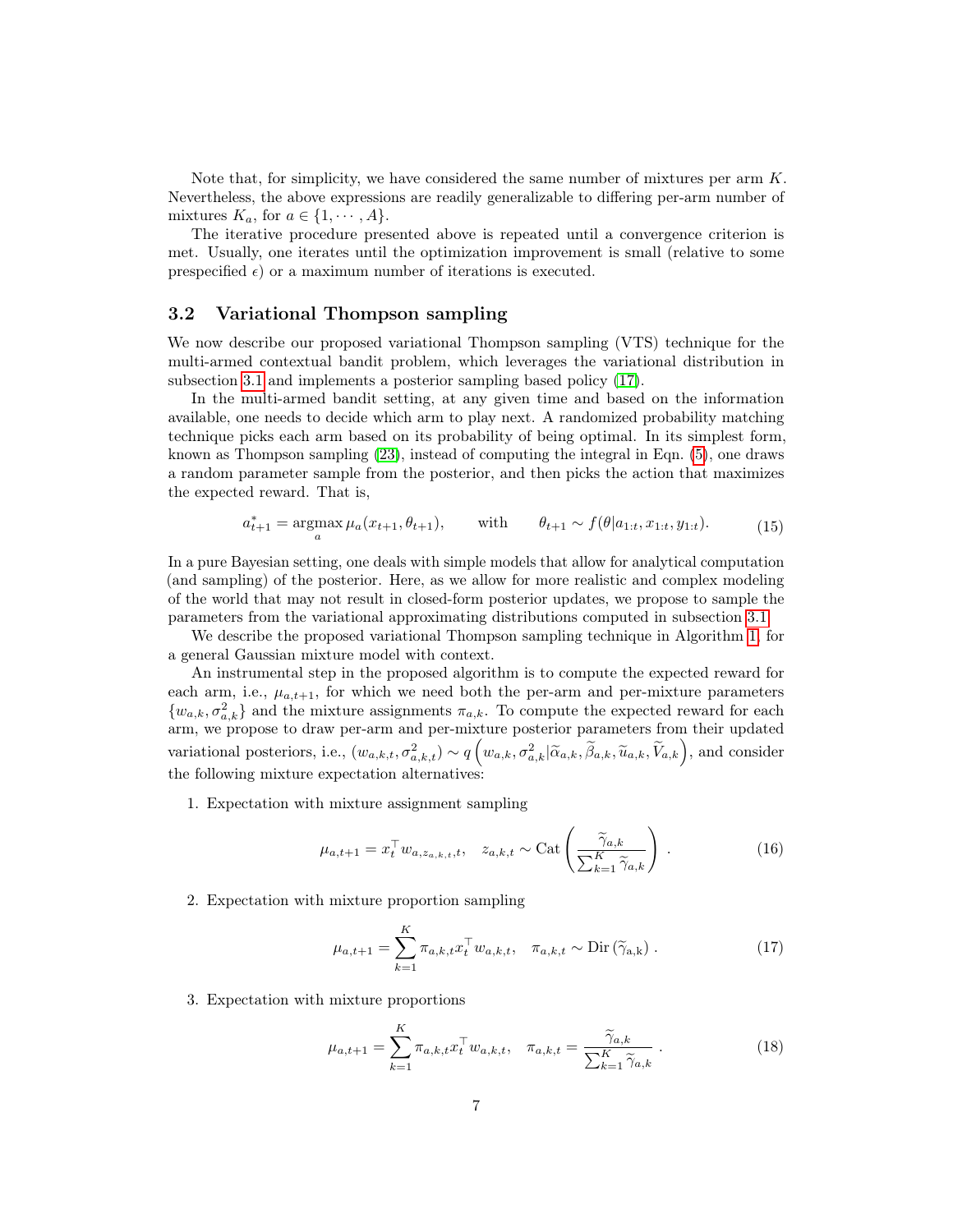<span id="page-7-0"></span>Algorithm 1 Variational Thompson sampling

**Require:** Model description  $A$ ,  $K_a$ 

Require: Parameters  $\gamma_{a,0}, u_{a,k,0}, V_{a,k,0}, \alpha_{a,k,0}, \beta_{a,k,0}$ 

1:  $D = \emptyset$ 

- 2: Initialize  $\widetilde{\gamma}_{a,k} = \gamma_{a,0}, \, \widetilde{\alpha}_{a,k} = \alpha_{a,k,0}, \, \widetilde{\beta}_{a,k} = \beta_{a,k,0}, \, \widetilde{u}_{a,k} = u_{a,k,0}, \, \widetilde{V}_{a,k} = V_{a,k,0}$
- 3: for  $t = 1, \dots, T$  do<br>4: Receive context x
- Receive context  $x_{t+1}$
- 5: for  $a = 1, \dots, A$  do<br>6: for  $k = 1, \dots, K_a$
- 6: **for**  $k = 1, \dots, K_a$  **do**<br>7: Draw new parameters
- Draw new parameters  $\theta_{a,k,t} := \{z_{a,k,t}, \pi_{a,k,t}, w_{a,k,t}, \sigma_{a,k,t}\}$

$$
\theta_{a,k,t} \sim q\left(z_{a,k}, \pi_{a,k}, w_{a,k}, \sigma_{a,k} \middle| \widetilde{\gamma}_{a,k}, \widetilde{\alpha}_{a,k}, \widetilde{\beta}_{a,k}, \widetilde{u}_{a,k}, \widetilde{V}_{a,k}\right)
$$

- 8: end for
- 9: Compute  $\mu_{a,t+1} = \mu_a(x_{t+1}, \theta_{a,t})$
- 10: end for
- 11: Play arm  $a_{t+1} = \arg \max_a \mu_{a,t+1}$ <br>12: Observe reward  $y_{t+1}$
- Observe reward  $y_{t+1}$
- 13:  $D = D \cup \{x_{t+1}, a_{t+1}, y_{t+1}\}$ <br>14: **while** NOT Variational con-
- while NOT Variational convergence criteria do
- 15: Compute  $r_{a,k,t}$
- 16: Update  $\widetilde{\gamma}_{a,k}, \widetilde{\alpha}_{a,k}, \widetilde{\beta}_{a,k}, \widetilde{u}_{a,k}, \widetilde{V}_{a,k}$ <br>17: **end while**
- end while
- 18: end for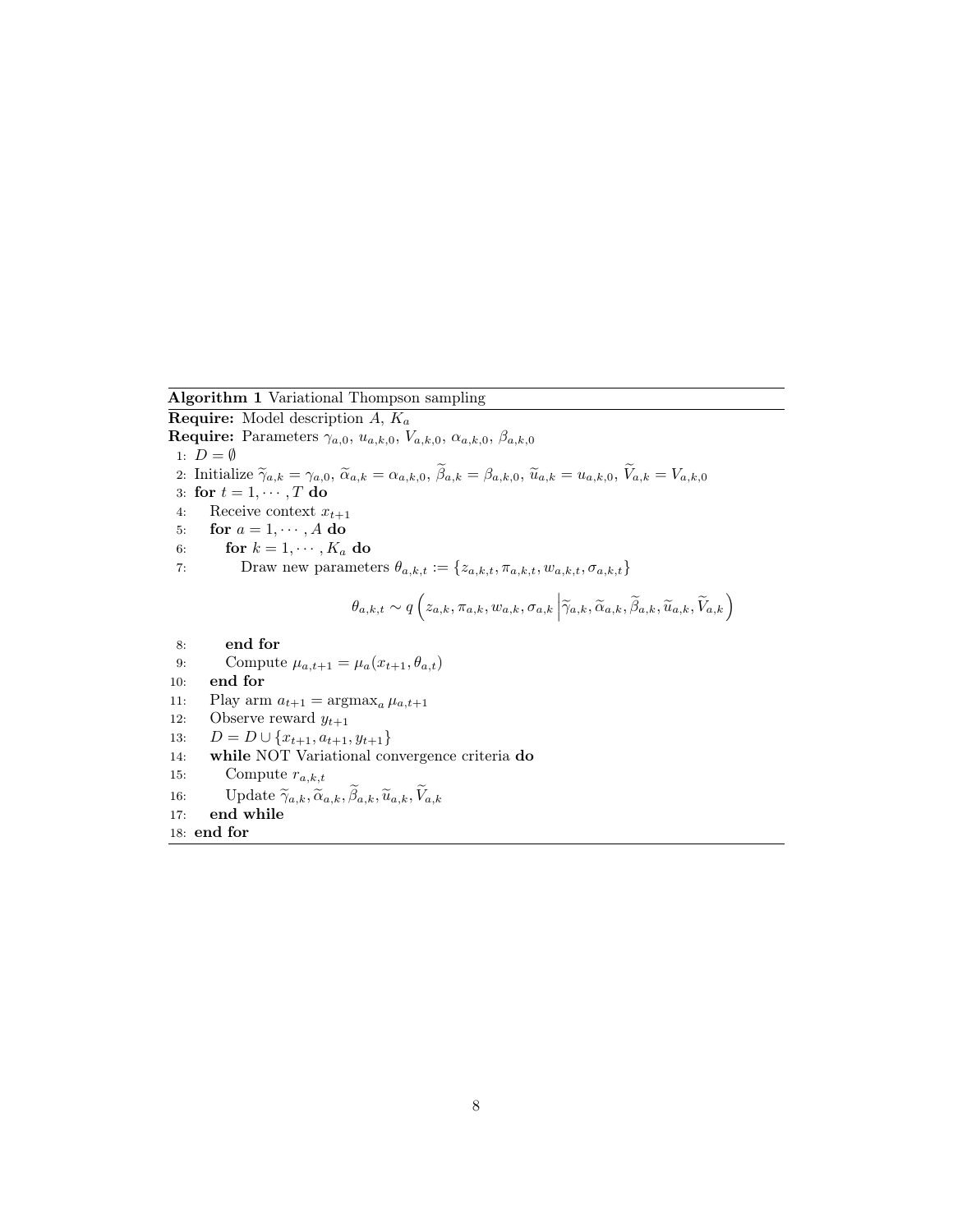## <span id="page-8-0"></span>4 Evaluation

In this section, we evaluate the performance of the proposed variational Thompson sampling technique for the contextual multi-armed bandit problem.

We focus on two illustrative scenarios: the first, referred to as Scenario A, with per-arm reward distributions

$$
\text{Scenario A} \quad \begin{cases} f_0(y|x_t, \theta) = 0.5 \cdot \mathcal{N}(y|(0\ 0)^\top x_t, 1) + 0.5 \cdot \mathcal{N}(y|(1\ 1)^\top x_t, 1), \\ f_1(y|x_t, \theta) = 0.5 \cdot \mathcal{N}(y|(2\ 2)^\top x_t, 1) + 0.5 \cdot \mathcal{N}(y|(3\ 3)^\top x_t, 1) \end{cases} \tag{19}
$$

and the second, Scenario B, with

<span id="page-8-1"></span>Scenario B 
$$
\begin{cases} f_0(y|x_t, \theta) = 0.5 \cdot \mathcal{N}(y|(1\ 1)^{\top}x_t, 1) + 0.5 \cdot \mathcal{N}(y|(2\ 2)^{\top}x_t, 1) , \\ f_1(y|x_t, \theta) = 0.3 \cdot \mathcal{N}(y|(0\ 0)^{\top}x_t, 1) + 0.7 \cdot \mathcal{N}(y|(3\ 3)^{\top}x_t, 1) . \end{cases}
$$
 (20)

The reward distributions of the contextual bandits in both scenarios are Gaussian mixtures with two context dependent components. These reward distributions are complex in that they are multimodal and, in Scenario B, unbalanced. Furthermore, they depend on a two dimensional uncorrelated uniform context, i.e.,  $x_{i,t} \sim \mathcal{U}(0,1), i \in \{1,2\}, t \in \mathbb{N}$ .

The key difference between the scenarios is the amount of mixture overlap and the similarity between arms. Recall the complexity of the reward distributions in Scenario B, with a significant overlap between arm rewards and the unbalanced nature of arm 1.

We evaluate variational Thompson sampling in terms of its cumulative regret, defined as

$$
R_t = \sum_{\tau=0}^t \mathbb{E}\left\{(y_{\tau}^* - y_{\tau})\right\} = \sum_{\tau=0}^t \mu_{\tau}^* - \bar{y}_{\tau} , \qquad (21)
$$

where for each time instant t,  $\mu_t^*$  denotes the true expected reward of the optimal arm, and  $\bar{y}_t$  the empirical mean of the observed rewards.

Since we have not noticed significant cumulative regret differences between the three approaches to computing the expected reward  $\mu_{a,t+1}$  described in subsection [3.2,](#page-6-0) we avoid unnecessary clutter and do not plot them in the figures below. All reported values are averaged over 5000 realizations of the same set of parameters and context (with the standard deviation shown as the shaded region in the figures).

Fig. [2](#page-9-0) shows the cumulative regret of the proposed variational Thompson sampling approach in both scenarios, when different assumptions for the variational approximating distribution are made (i.e., assumed number of components  $K$ ).

Note that "VTS with  $K = 1$ " is equivalent to a vanilla Thompson sampling approach with a linear contextual Gaussian model assumption. Since  $r_{a,k=1,t} = 1$  for all a and t, the variational update equations match the corresponding Bayesian posterior updates for Thompson sampling. We are thus effectively comparing the performance of the proposed method to the Thompson sampling benchmark, as in [\(3\)](#page-11-2).

The main conclusion from the results shown in Fig. [2](#page-9-0) is that inferring a variational approximation to the true complex reward distribution attains satisfactory regret performance.

For Scenario A, the regret performance of the proposed VTS with mixture of Gaussians is equivalent to "VTS with  $K = 1$ " (i.e., vanilla Thompson sampling). On the contrary, for Scenario B, our flexible approach attains considerably lower regret. As in any posterior sampling bandit algorithm, the variance of the cumulative regret is large for all methods.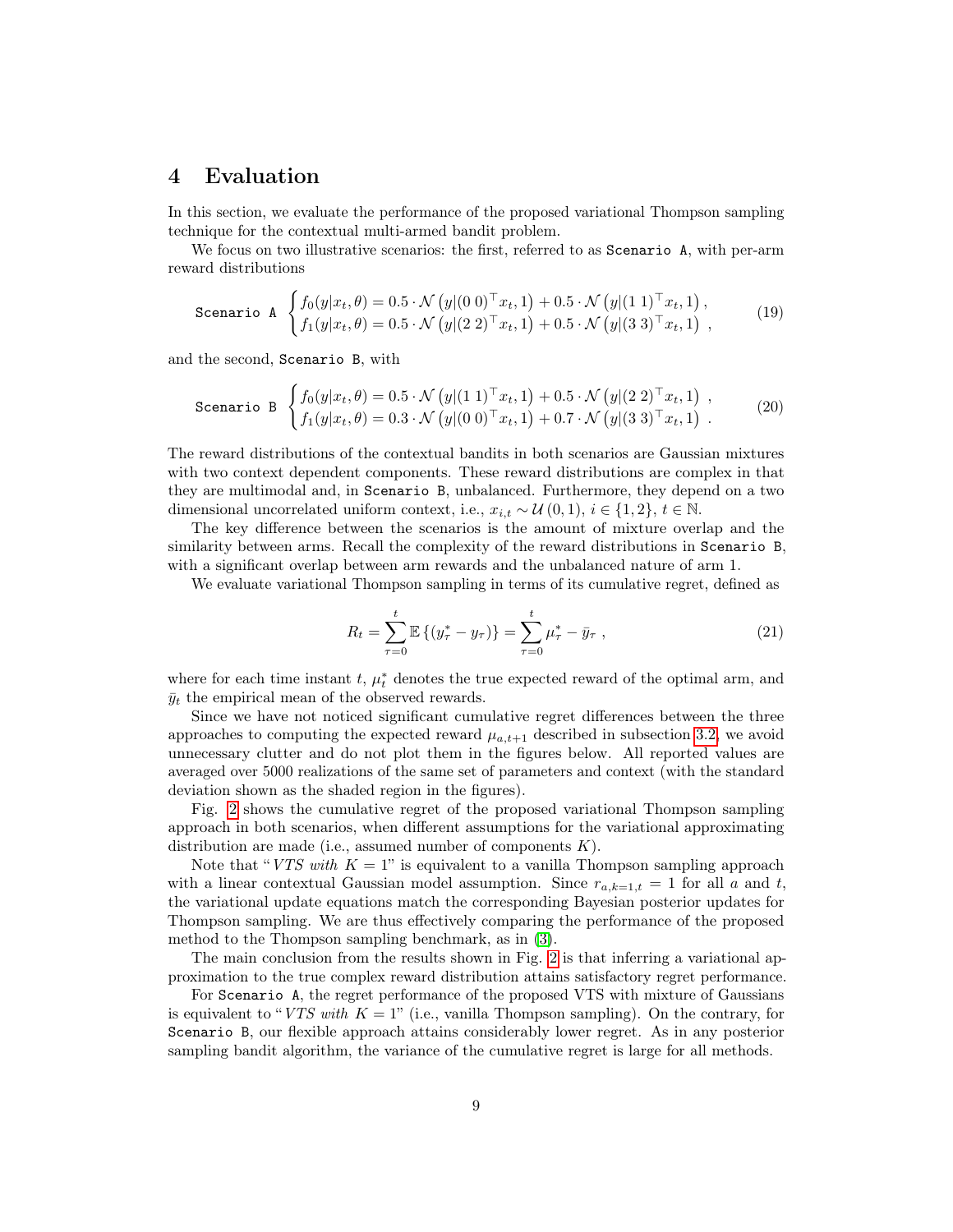<span id="page-9-0"></span>

Figure 2: Cumulative regret comparison.

Nevertheless, we observe a reduction in both mean regret and its variability for the proposed "VTS with  $K = 2$  and  $K = 3$ " cases, in comparison to the contextual linear Gaussian Thompson sampling case (i.e., "VTS with  $K = 1$ "), for the challenging Scenario B illustrated in Fig. [2b.](#page-9-0)

In other words, a misspecified (and simplified) model performs worse than the proposed (more complex) alternatives. Precisely, the cumulative regret reduction of "VTS with  $K = 2$ " (which corresponds to the true underlying mixture distributions in Eqn. [\(20\)](#page-8-1)) with respect to "VTS with  $K = 1$ " at  $t = 500$  is of 35%. The issue of model misspecification is evident for Scenario B, as the linear Gaussian contextual model fails to capture the subtleties of the unbalanced mixtures of Eqn. [\(20\)](#page-8-1).

In summary, with a simplistic model assumption as in "VTS with  $K = 1$ ", one can not capture the properties of the underlying complex reward distributions and thus, can not make well-informed decisions. On the contrary, by considering more complex models (i.e., Gaussian mixture models), and by using variational inference for learning its parameters, the proposed technique attains reduced regret.

Furthermore, we highlight that even an overly complex model assumption does provide competitive performance. For both Scenario A and Scenario B, the regret of the variational approximation with  $K = 3$  is similar to that of the true model assumption  $K = 2$ , ("VTS with  $K = 3$ " and "VTS with  $K = 2$ " in Fig. [2,](#page-9-0) respectively). For the challenging Scenario B, the cumulative regret reduction of "VTS with  $K = 3$ " with respect to the "VTS with  $K = 1$ " benchmark at  $t = 500$  is of 40%.

The explanation relies on the flexibility provided by the variational machinery, as the learning process adjusts the parameters to minimize the divergence between the true and the variational distributions. Nonetheless, one must be aware that this flexibility comes with an additional computational cost, as more parameters need to be learned.

We further elaborate on the analysis of our proposed variational Thompson sampling method by studying its learning accuracy.

In bandit algorithms, the goal is to gather enough evidence to identify the best arm (in terms of expected reward), and this can only be achieved if the arm properties (i.e., the reward distributions) are learned accurately; their expectation being the most important sufficient statistic.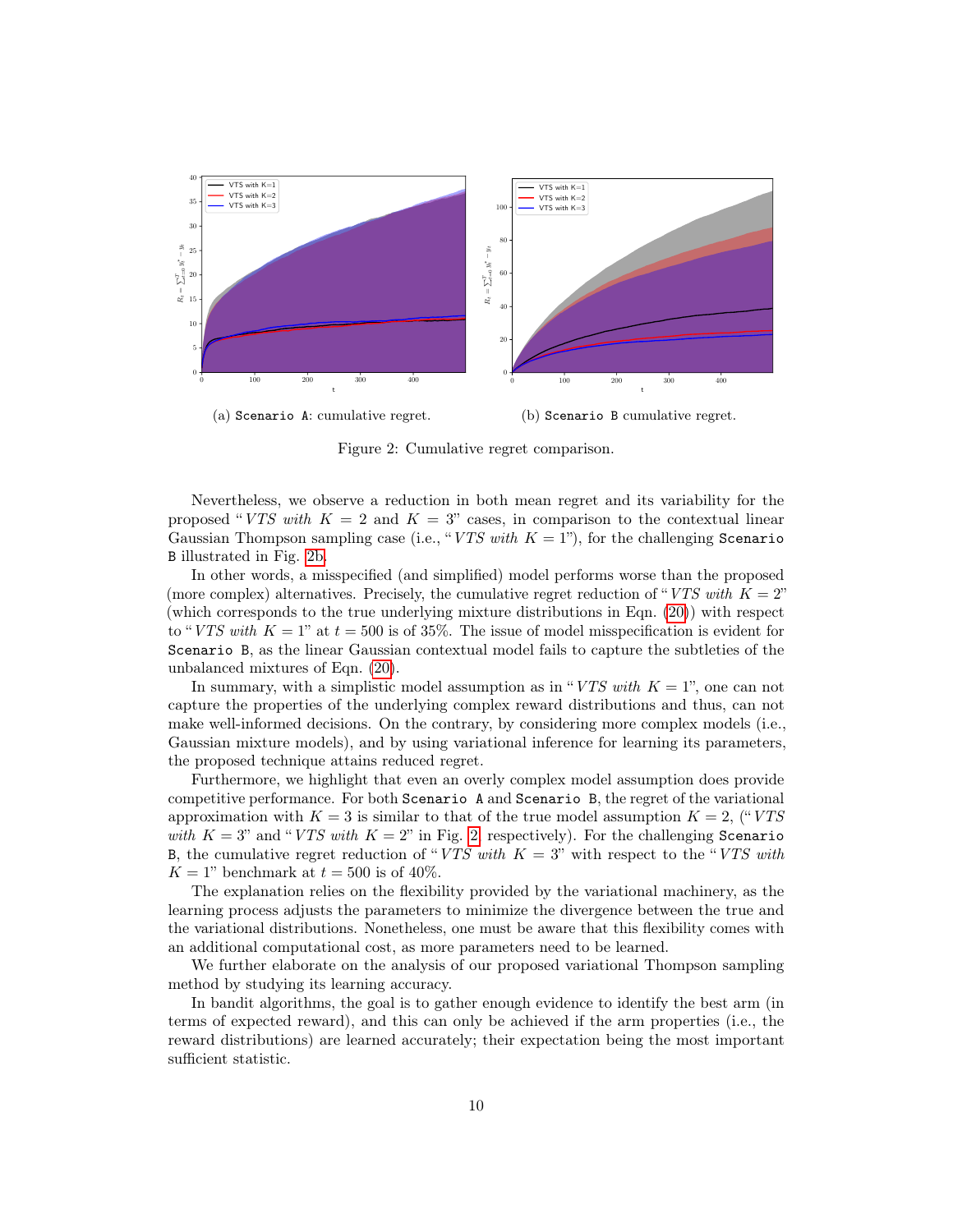We illustrate in Fig. [3](#page-10-0) the mean squared error of the variational per-arm expected reward estimation

$$
MSE_a = \frac{1}{T} \sum_{t=0}^{T} (\mu_{a,t} - \hat{\mu}_{a,t})^2 , \qquad (22)
$$

where  $\hat{\mu}_{a,t}$  denotes the estimated expected reward for arm a at time t.

<span id="page-10-0"></span>

Figure 3: Expected reward estimation accuracy.

We show that the learning is faster and more accurate when the approximating mixture model has flexibility to adapt. That is, both "VTS with  $K = 2$ " and "VTS with  $K = 3$ " accurately estimate the expected reward of the best arm.

We once again recall the complexity of the model in Scenario B in comparison to that of Scenario A, and more importantly, its implications for a bandit algorithm. In Figs. [3a-3b,](#page-10-0) the simplest model that assumes a single Gaussian distribution ("VTS with  $K = 1$ ") is able to quickly and accurately estimate the expected reward. In contrast, its estimation accuracy is the worst (as shown in Figs. [3c-3d\)](#page-10-0) when facing a more complex model with overlapping and unbalanced arm rewards. Note how, for all results in Fig. [3,](#page-10-0) the most complex model (i.e., "VTS with  $K = 3$ ") fits the expected reward best.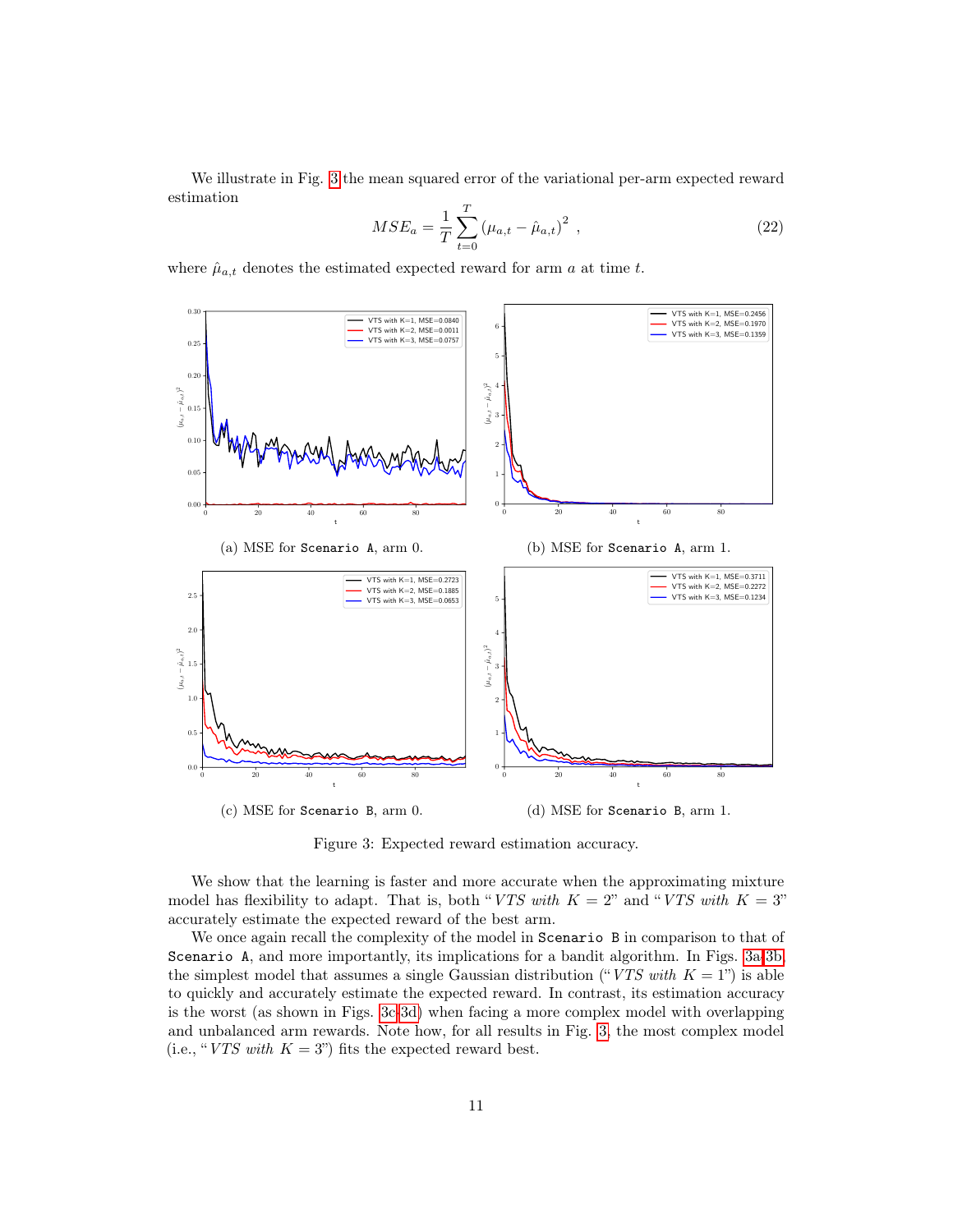These observations reinforce our claims on the flexibility and applicability of the presented technique. By allowing for complex modeling of the world and using variational inference to learn it, the proposed variational Thompson sampling technique can provide improved performance (in the sense of regret) for the contextual multi-armed bandit problem.

# <span id="page-11-5"></span>5 Conclusion

We have presented variational Thompson sampling, a new algorithm for the contextual multi-armed bandit setting, where we combine variational inference machinery with a state of the art reinforcement learning technique. The proposed algorithm allows for interpretable bandit modeling with complex reward functions, learned from online data. We extend the applicability of Thompson sampling by accommodating more realistic and complex models of the world. Empirical results show a significant cumulative regret reduction when using the proposed algorithm in simulated models. A natural future application is to scenarios when relevant context (attributes of items, customers or patients) are unobservable, and thus the latent variables are truly 'incomplete' as in the motivating case for expectation maximization modeling [\(8\)](#page-12-13).

#### 5.1 Software and Data

The implementation of the proposed method is available in [this public repository.](https://github.com/iurteaga/bandits) It contains all the software required for replication of the findings of this study.

#### Acknowledgments

This research was supported in part by NSF grant SCH-1344668. We thank Shipra Agrawal, David Blei and Daniel J. Hsu for discussions that helped motivate this work. We also thank Hang Su, Edward Peng Yu, and all the reviewers for their feedback and comments.

## References

- <span id="page-11-0"></span>[1] S. Agrawal and N. Goyal. Analysis of Thompson Sampling for the multi-armed bandit problem. In Conference on Learning Theory, pages 39–1, 2012.
- <span id="page-11-1"></span>[2] S. Agrawal and N. Goyal. Further Optimal Regret Bounds for Thompson Sampling. In Artificial Intelligence and Statistics, pages 99–107, 2013.
- <span id="page-11-2"></span>[3] S. Agrawal and N. Goyal. Thompson Sampling for Contextual Bandits with Linear Payoffs. In International Conference on Machine Learning, pages 127–135, 2013.
- <span id="page-11-6"></span>[4] J. M. Bernardo and A. F. Smith. Bayesian Theory. Wiley Series in Probability and Statistics. Wiley, 2009. ISBN 9780470317716. doi: 10.1002/9780470316870.
- <span id="page-11-3"></span>[5] C. Bishop. Pattern Recognition and Machine Learning. Information Science and Statistics. Springer-Verlag New York, 2006.
- <span id="page-11-4"></span>[6] C. Blundell, J. Cornebise, K. Kavukcuoglu, and D. Wierstra. Weight Uncertainty in Neural Networks. In Proceedings of the 32Nd International Conference on International Conference on Machine Learning - Volume 37, ICML'15, pages 1613–1622. JMLR.org, 2015.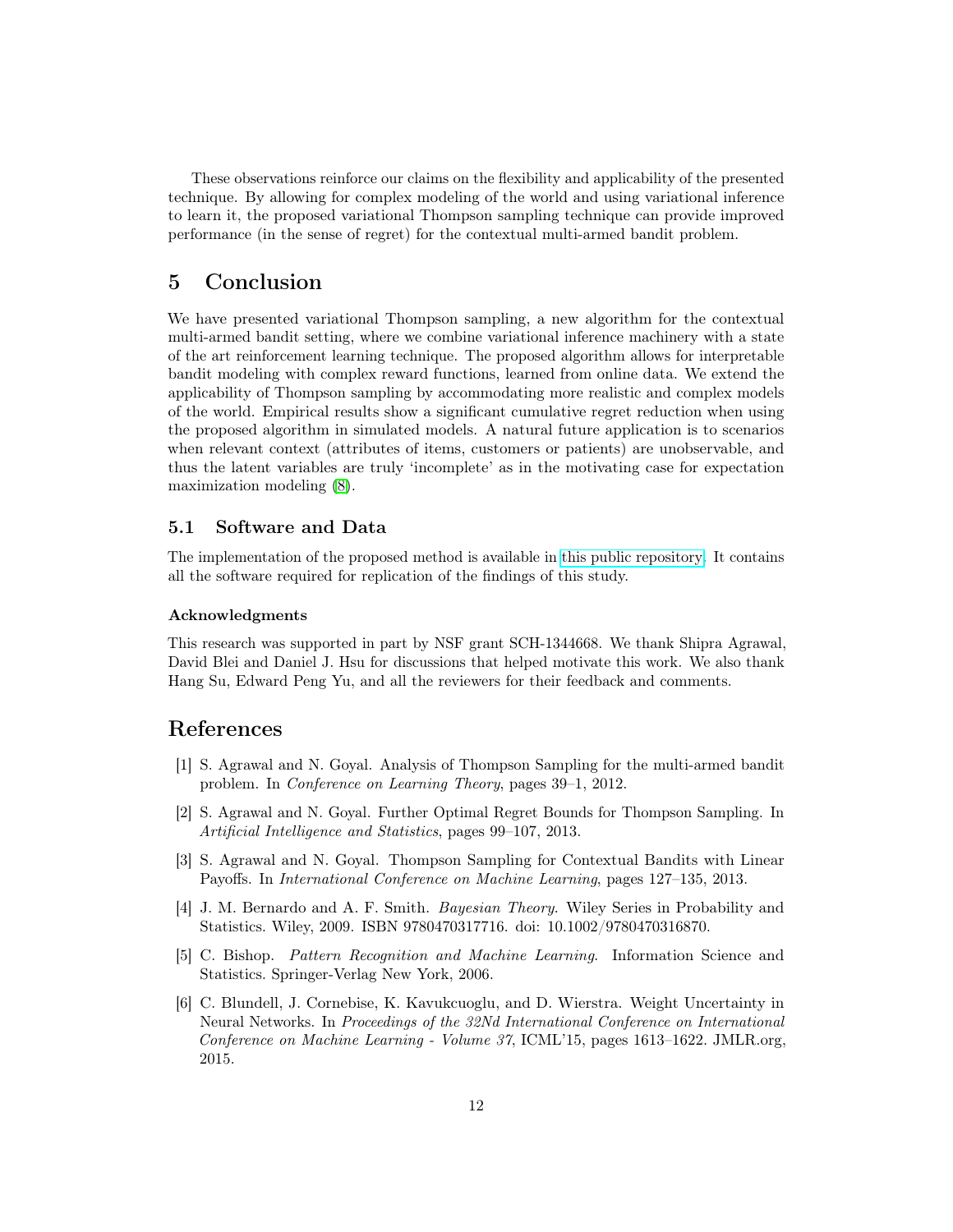- <span id="page-12-2"></span>[7] O. Chapelle and L. Li. An Empirical Evaluation of Thompson Sampling. In J. Shawe-Taylor, R. S. Zemel, P. L. Bartlett, F. Pereira, and K. Q. Weinberger, editors, Advances in Neural Information Processing Systems 24, pages 2249–2257. Curran Associates, Inc., 2011. URL [https://papers.nips.cc/paper/](https://papers.nips.cc/paper/4321-an-empirical-evaluation-of-thompson-sampling) [4321-an-empirical-evaluation-of-thompson-sampling](https://papers.nips.cc/paper/4321-an-empirical-evaluation-of-thompson-sampling).
- <span id="page-12-13"></span>[8] A. P. Dempster, N. M. Laird, and D. B. Rubin. Maximum likelihood from incomplete data via the EM algorithm. Journal of the royal statistical society. Series B (methodological), pages 1–38, 1977.
- <span id="page-12-0"></span>[9] M. Ghavamzadeh, S. Mannor, J. Pineau, and A. Tamar. Bayesian Reinforcement Learning: A Survey. Foundations and Trends $\widehat{R}$  in Machine Learning, 8(5-6):359–483, 2015. ISSN 1935-8237. doi: 10.1561/2200000049.
- <span id="page-12-7"></span>[10] N. Korda, E. Kaufmann, and R. Munos. Thompson Sampling for 1-Dimensional Exponential Family Bandits. In C. J. C. Burges, L. Bottou, M. Welling, Z. Ghahramani, and K. Q. Weinberger, editors, Advances in Neural Information Processing Systems 26, pages 1448–1456. Curran Associates, Inc., 2013.
- <span id="page-12-4"></span>[11] L. Li, W. Chu, J. Langford, and R. E. Schapire. A Contextual-Bandit Approach to Personalized News Article Recommendation. In Proceedings of the 19th international conference on World wide web, volume abs/1003.0146, pages 661–670, 2010.
- <span id="page-12-10"></span>[12] Z. C. Lipton, X. Li, J. Gao, L. Li, F. Ahmed, and L. Deng. BBQ-Networks: Efficient Exploration in Deep Reinforcement Learning for Task-Oriented Dialogue Systems. In AAAI, 2018.
- <span id="page-12-5"></span>[13] O.-A. Maillard, R. Munos, and G. Stoltz. Finite-Time Analysis of Multi-armed Bandits Problems with Kullback-Leibler Divergences. In Conference On Learning Theory, 2011.
- <span id="page-12-12"></span>[14] G. McLachlan and D. Peel. Finite Mixture Models. Wiley Series in Probability and Statistics. John Wiley & Sons, 2004, 2004. ISBN 9780471654063.
- <span id="page-12-11"></span>[15] I. Osband, C. Blundell, A. Pritzel, and B. V. Roy. Deep Exploration via Bootstrapped DQN. In D. D. Lee, M. Sugiyama, U. V. Luxburg, I. Guyon, and R. Garnett, editors, Advances in Neural Information Processing Systems 29, pages 4026–4034. Curran Associates, Inc., 2016.
- <span id="page-12-1"></span>[16] H. Robbins. Some aspects of the sequential design of experiments. Bulletin of the American Mathematical Society, (58):527–535, 1952.
- <span id="page-12-8"></span>[17] D. Russo and B. V. Roy. Learning to optimize via posterior sampling. Mathematics of Operations Research, 39(4):1221–1243, 2014.
- <span id="page-12-9"></span>[18] D. Russo and B. V. Roy. An information-theoretic analysis of Thompson sampling. The Journal of Machine Learning Research, 17(1):2442–2471, 2016.
- <span id="page-12-6"></span>[19] S. L. Scott. A modern Bayesian look at the multi-armed bandit. Applied Stochastic Models in Business and Industry, 26(6):639–658, 2010. ISSN 1526-4025. doi: 10.1002/asmb.874.
- <span id="page-12-3"></span>[20] S. L. Scott. Multi-armed bandit experiments in the online service economy. Applied Stochastic Models in Business and Industry, 31:37–49, 2015. Special issue on actual impact and future perspectives on stochastic modelling in business and industry.